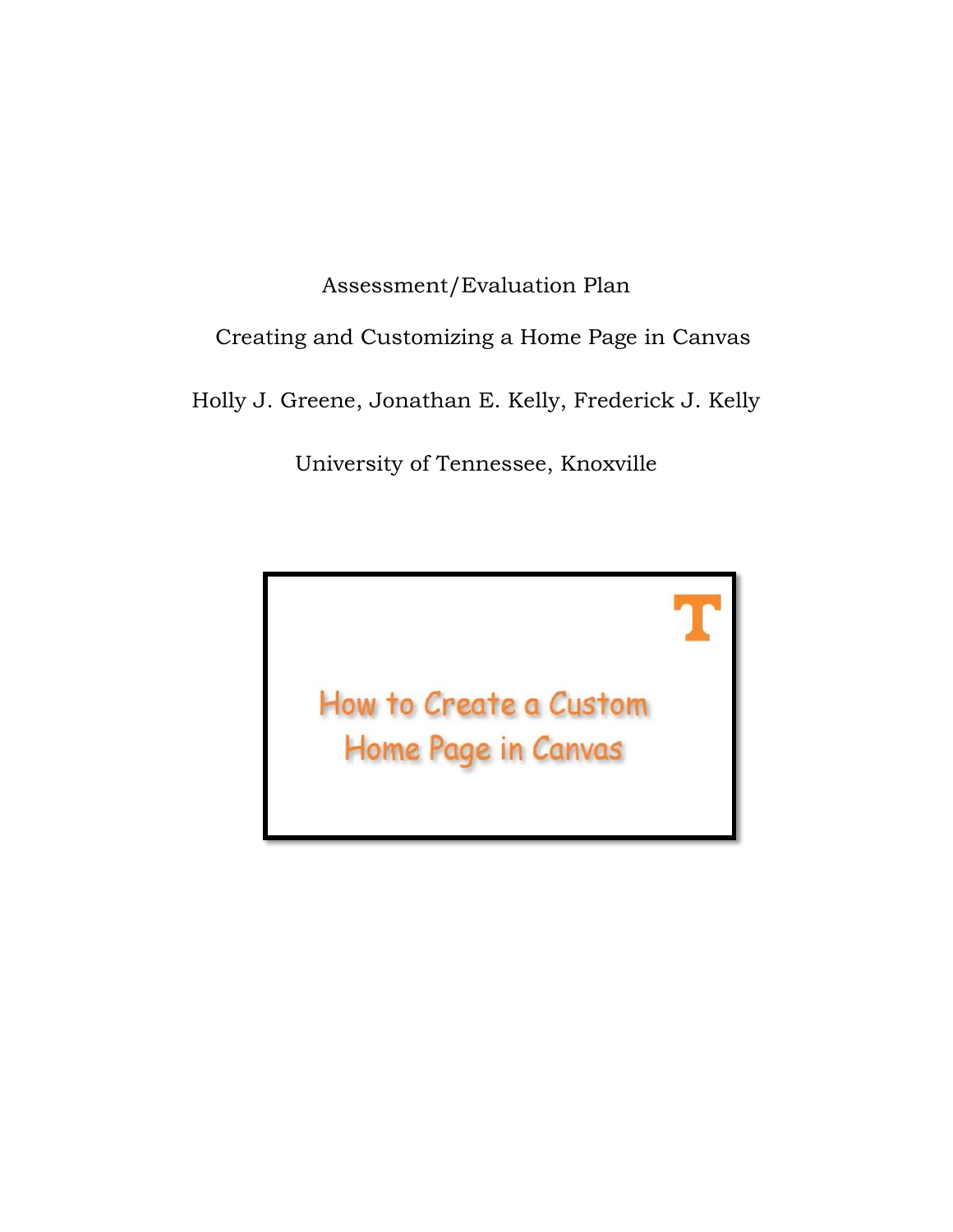## **Executive Summary**

Learning Management Systems (LMS) used at the college level are designed to be the online hub of a course. If the features of the LMS are being used by the instructor, a student can find the syllabus, course calendar, assignments as well as take tests and quizzes. The LMS can also be used as the primary way for a student to communicate with the instructor and their classmates. Most features of the LMS are optional and dependent upon the individual instructor to implement. One instructor's LMS site can be "published" with minimal customization while another can be "published" with quite a sophisticated design. This broad set of LMS options and broad set of competencies leads to two areas of need for universities wanting to increase the quality of their LMS course sites for their students:

- 1. Universities need to teach their faculty, lecturers, and graduate students (who in this context we will call "learners") design techniques for using their LMS
- 2.Universities need to foster a sense of buy-in among their learners in order to encourage the use of student centered LMS features.

Our assessment plan is built around addressing both of these areas of need and is specific to the University of Tennessee, Knoxville (UTK)

UTK began its transition from the LMS it had used for nearly eighteen years (Blackboard Learn) to Instructure Canvas in August 2016. By May 2017, UTK's Blackboard Learn was permanently closed, leaving only Canvas as the campus' official LMS. Some learners only know Blackboard Learn, and they need training on Canvas.

Our design approach was to give the learners instruction on a few select design ideas and avoid attempting to teach all of the features of Canvas. With this in mind,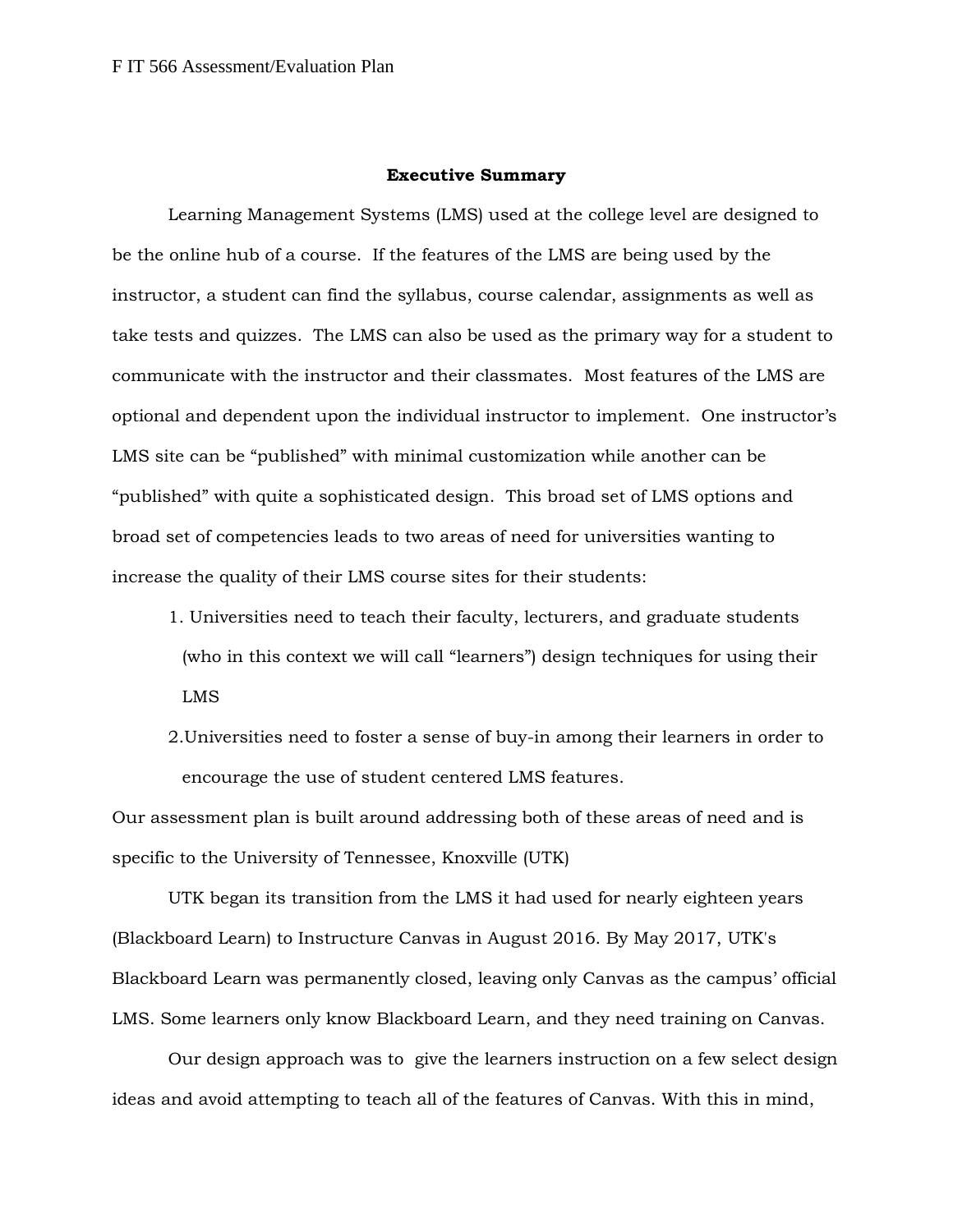the goal was to create instruction and an assessment plan that would guide the learners down the path of using the Canvas design features, and in doing so increase a sense of learner buy in for using Canvas. Our assessment/evaluation plan includes the following: a description of the learners and their needs, a presentation using Camtasia that demonstrates the instruction, a three-part assessment in which the learner demonstrates mastery of this content using an actual Canvas course site, and an evaluation administered to the students who are using the course site.

#### **Description of the Learner and their Instructional Needs**

The learners for this training are instructors at the University of Tennessee (UTK). This includes: full-time and part-time tenured faculty members as well as graduate teaching assistants. Beginning this fall, many instructors were not familiar with Canvas, as only a few instructors that had taught during the previous summer had used it before. With a semester behind them, most instructors are ready to take more advanced steps in implementing design features available in Canvas for their courses. To meet the needs of instructors who are seeking to design a course that is more learner focused, we have developed an instructional and assessment plan that focuses on building design skills and creating "buy-in." By taking these simple steps described in the video we developed, the learners will become familiar with how Canvas works and be more able to implement additional features in Canvas**.**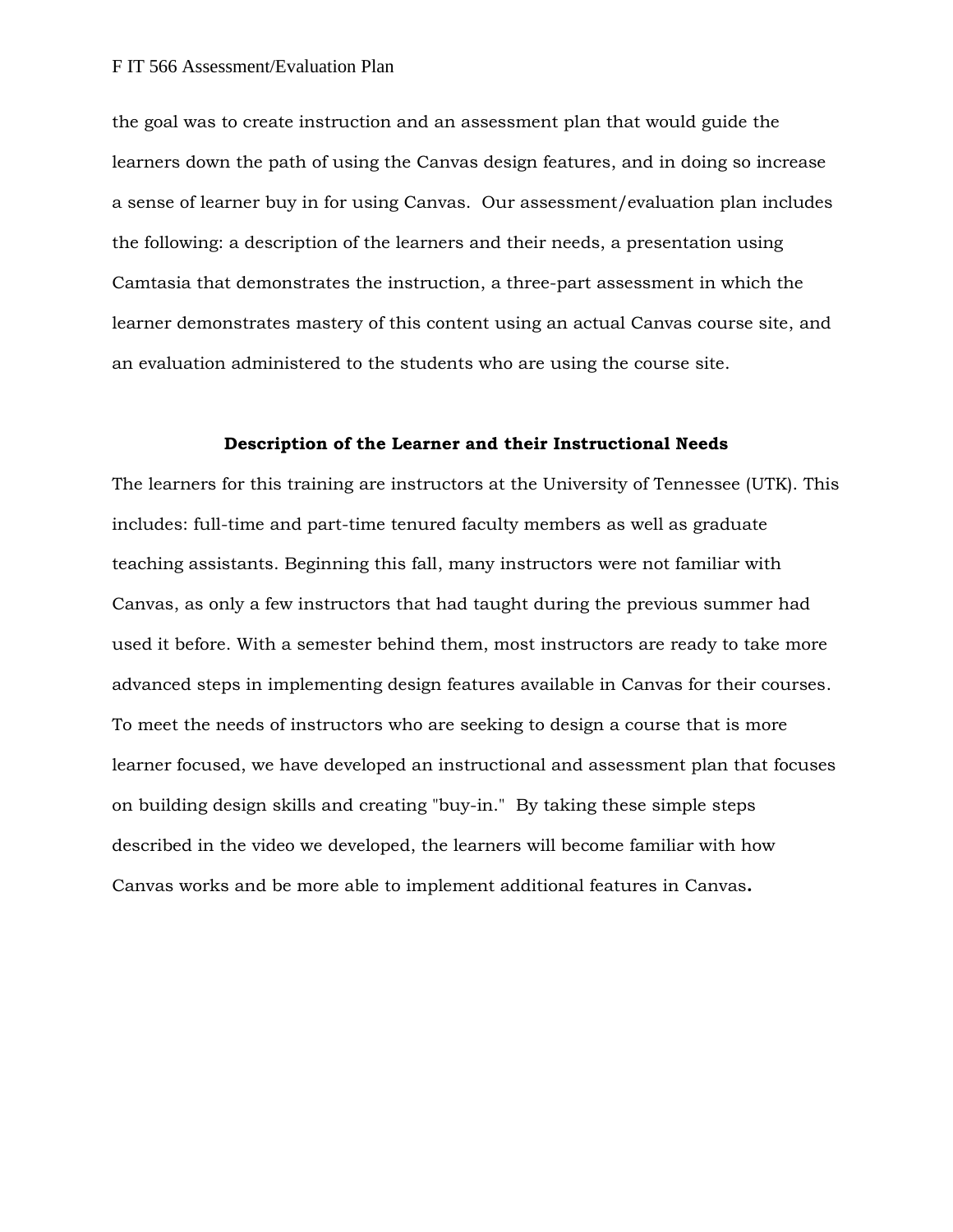## **Description of Course/Program Competencies, Intended Outcomes and Specific**

## **Objectives**

The graph below outlines the specifics of our assessment/evaluation plan:

|                | Name                                           | Goal                                                               | Objective                                                                         | Performance                                                                                                  | Criteria of<br>Mastery                                                                                        | Matched Non-<br>Example                                                                                                      |
|----------------|------------------------------------------------|--------------------------------------------------------------------|-----------------------------------------------------------------------------------|--------------------------------------------------------------------------------------------------------------|---------------------------------------------------------------------------------------------------------------|------------------------------------------------------------------------------------------------------------------------------|
| $\mathbf 1$    | Part 1 (of<br><b>Three Part</b><br>Assessment) | Learns and<br>implements<br>LMS design<br>techniques               | Create a page<br>in Canvas                                                        | Learner can<br>create a page in<br>an active Canvas<br>site                                                  | Learner<br>creates page<br>and sends link<br>to OIT                                                           | Leaner fails to<br>send link to OIT.<br>Learner does not<br>create the page                                                  |
| $\overline{2}$ | Part 2 (of<br><b>Three Part</b><br>Assessment) | Learns and<br>implements<br>LMS design<br>techniques               | Customize a<br>page in Canvas                                                     | Learner can<br>customize a<br>page in an<br>active Canvas<br>site using at<br>least 2 of 5<br>listed options | Learner<br>customizes<br>page using at<br>least 2 of the<br>options and<br>sends link to<br>OIT               | Learner fails to<br>send link.<br>Learner only uses<br>only 1 or doesn't<br>use customizing<br>option.                       |
| $\overline{3}$ | Part 3 (of<br><b>Three Part</b><br>Assessment) | Learns and<br>implements<br>LMS design<br>techniques               | Set custom<br>page as home<br>page                                                | Learner can set<br>a custom page<br>as the home<br>page.                                                     | Learner sets<br>custom page<br>as home page<br>and sends link<br>to OIT                                       | Learner fails to<br>send link.<br>Learner sets a<br>non-custom page<br>as home page.<br>Learner fails to<br>set a home page. |
| $\overline{4}$ | <b>Three Part</b><br>Assessment<br>(overall)   | Learner has<br>an increased<br>sense of<br>"buy-in" for<br>LMS use | "Buy in "to<br>LMS process by<br>Customizing<br>their LMS<br>course site          | Watch online<br>training video<br>and complete 3<br>learning<br>objectives listed<br>above                   | Hard to<br>measure<br>"buy-in."<br>Completion of<br>assignment<br>could be seen<br>as exhibition<br>of buy-in | Learner fails to<br>view video, finish<br>video, complete<br>any of the other<br>objectives.                                 |
| 5              | Evaluation                                     | Increase<br>"buy-in" for<br>LMS use                                | Show that<br>course site<br>customization<br>increases<br>student<br>satisfaction | <b>Administer LMS</b><br>design<br>evaluation mid-<br>semester                                               | Correctly<br>administer<br>and examine<br>results of<br>evaluation                                            | Learner<br>disregards results<br>of survey, or<br>downplays<br>usefulness                                                    |

The first three objectives (1-3) are tied together in the same assessment, but they are three distinct learning objectives. None of these objectives is very complicated, but that's by design. If the learner completes the three-part assessment (1-3), our expectation is that learner confidence in using Canvas will increase. Learning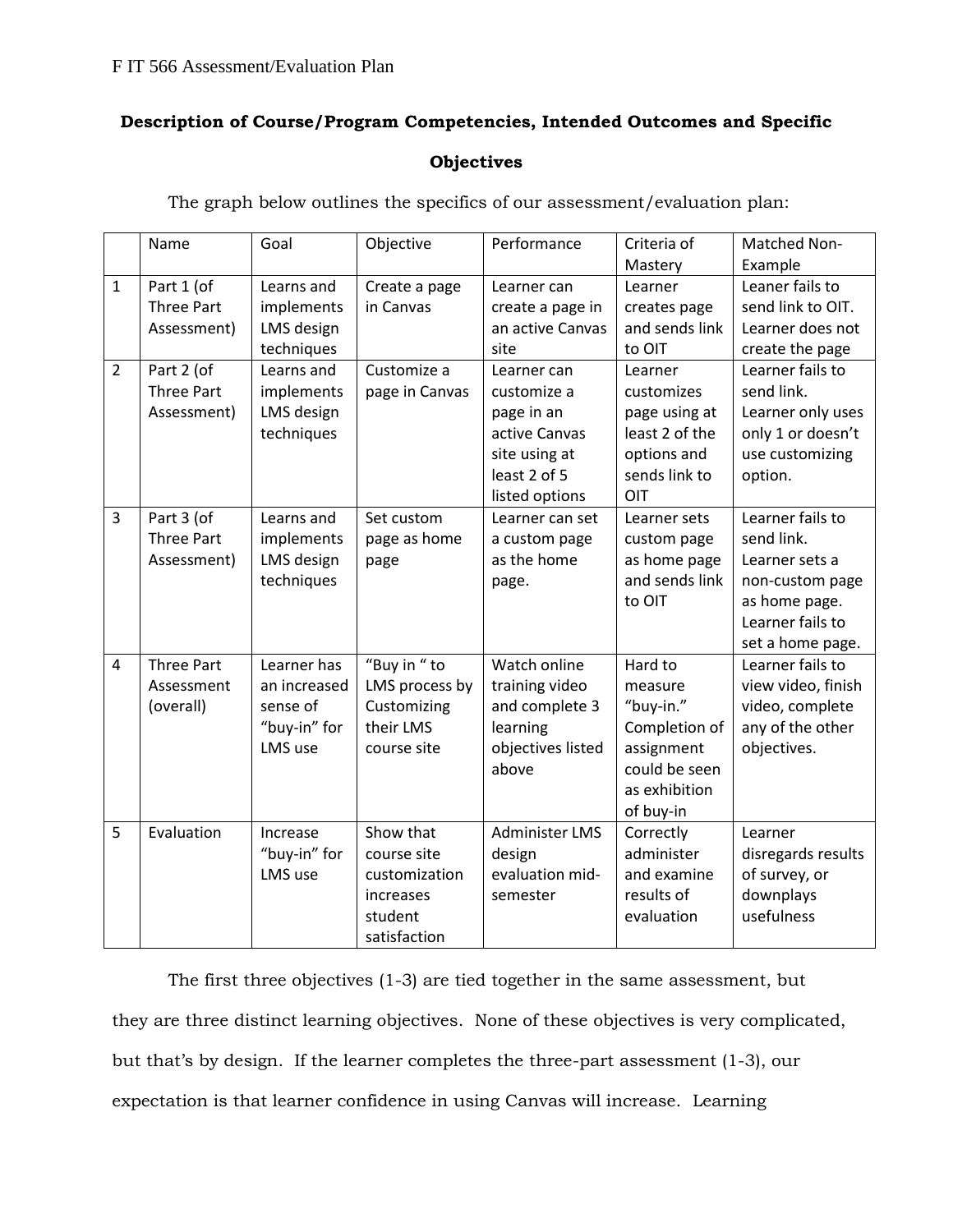### F IT 566 Assessment/Evaluation Plan

objectives 1 & 3 (create a custom page and set it as the home page) are straightforward and do not require any of the customization features in Canvas used in objective 2. The second objective is where most of the complicated work and learner choice occurs. Learners are given the option to make changes to their custom page described in the instruction, or choose another design option. The objective is to customize a page, not specifically to "add a picture" or "add a link." If the learner makes design choices, then they are fulfilling the objectives of the training, regardless of the choices they make. Additionally, these assessments are authentic, as they involve changes being made to an actual, live Canvas course site.

The final two objectives (4 & 5) have to do with learner buy-in. Completion of the overall three-part assessment (objective 4) is, in a way, its own assessment of buyin. By completing the instruction and assessment, they've interacted with Canvas's design features, and hopefully that means they've "bought in," to how simple customizing their course site can be. The evaluation (objective 5) is administered to the students in the course that the learner is teaching. If the learner can see that students are responding positively to the custom design choices in Canvas, the learner might feel more of a sense of "buy-in," and hopefully continue implementing custom design choices in their future courses.

#### **Camtasia Instruction, Three Part Assessment, and Evaluation**

Instructors will watch the Camtasia video, hosted on YouTube: [https://youtu.be/qBDjVvJlc4I] and complete the following activities:

- 1. Watch the video
- 2. Using one of their active course sites, complete three-part assessment (create a page, customize the page and designate the page as their home page).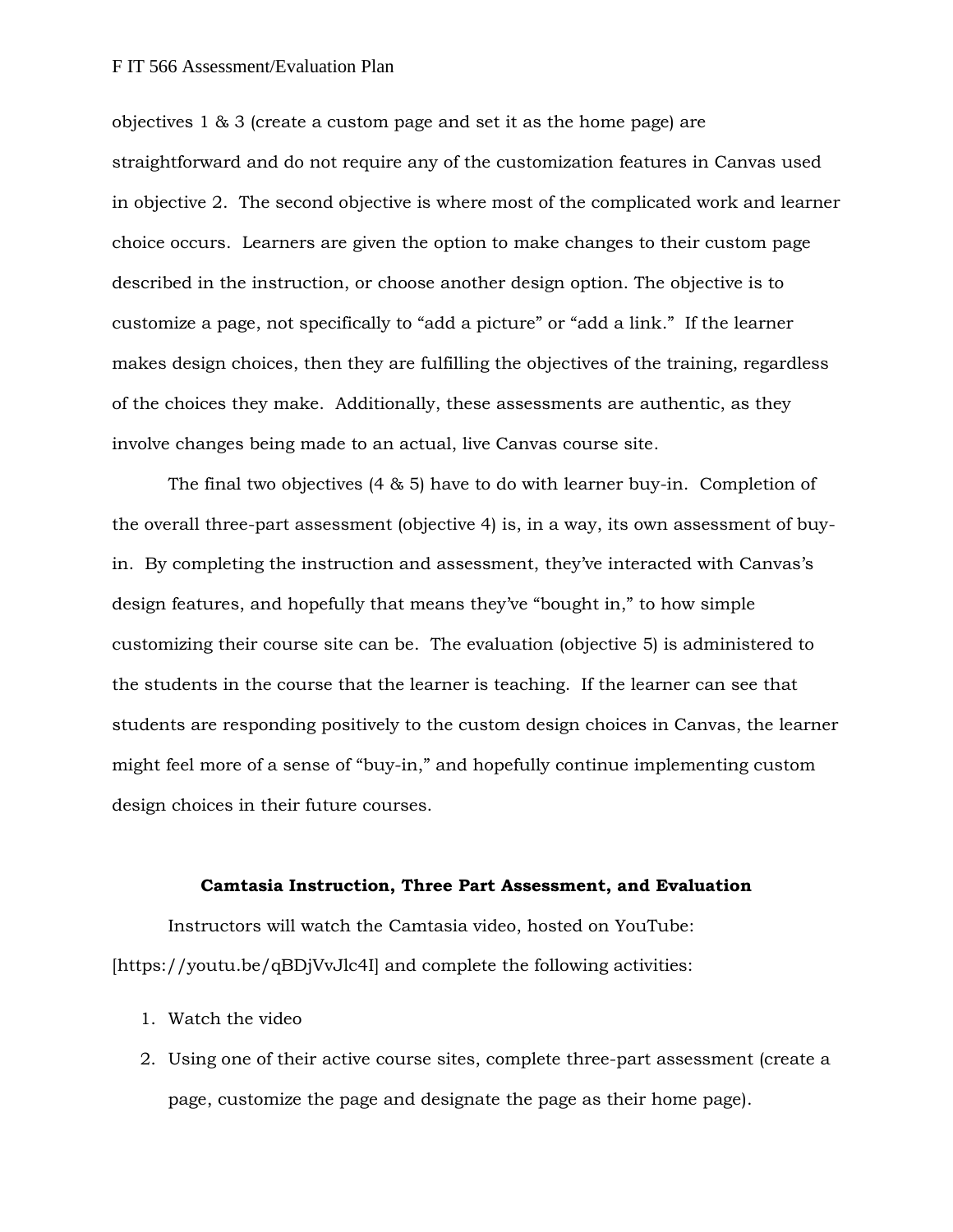3. When completed, the instructor will send the link of their course site to OIT for grading of assessment.

Multiple options for customizing the home page (the second part of the three part assessment) are mentioned in the video yet instruction yet only two are shown. Design options could include:

- 1. Adding a photograph of the instructor (or using an avatar)
- 2. Adding a personalized welcome message, a version of the university's official course description, course objectives, or any combination thereof
- 3. Adding a picture that can be used as a banner image
- 4. Adding links or multiple links to course materials such linking to the syllabus or course calendar
- 5. Adding links to other parts of the canvas course site, such as linking to Assignments Quizzes, Discussions and Modules .

The first two choices, adding a message and avatar, are explicitly described in the video, with the remaining design options mentioned. The goal was to keep the video short (under 3 minutes). If an instructor doesn't feel comfortable adding an avatar, for example, they can stretch their learning by adding one of the other choices. This structure fits well with the "buy-in" objective, which is more about the learner using a design features in Canvas, and less about using one design feature over another. Allowing for more options gives the learner choices while still requiring them to fulfill the learning objective. The skills used for implementing these Canvas design features are, in fact, closely related. If a learner successfully demonstrates proficiency on two of the skills, they are actually showing proficiency in overall design in Canvas, as illustrated in Figure 1.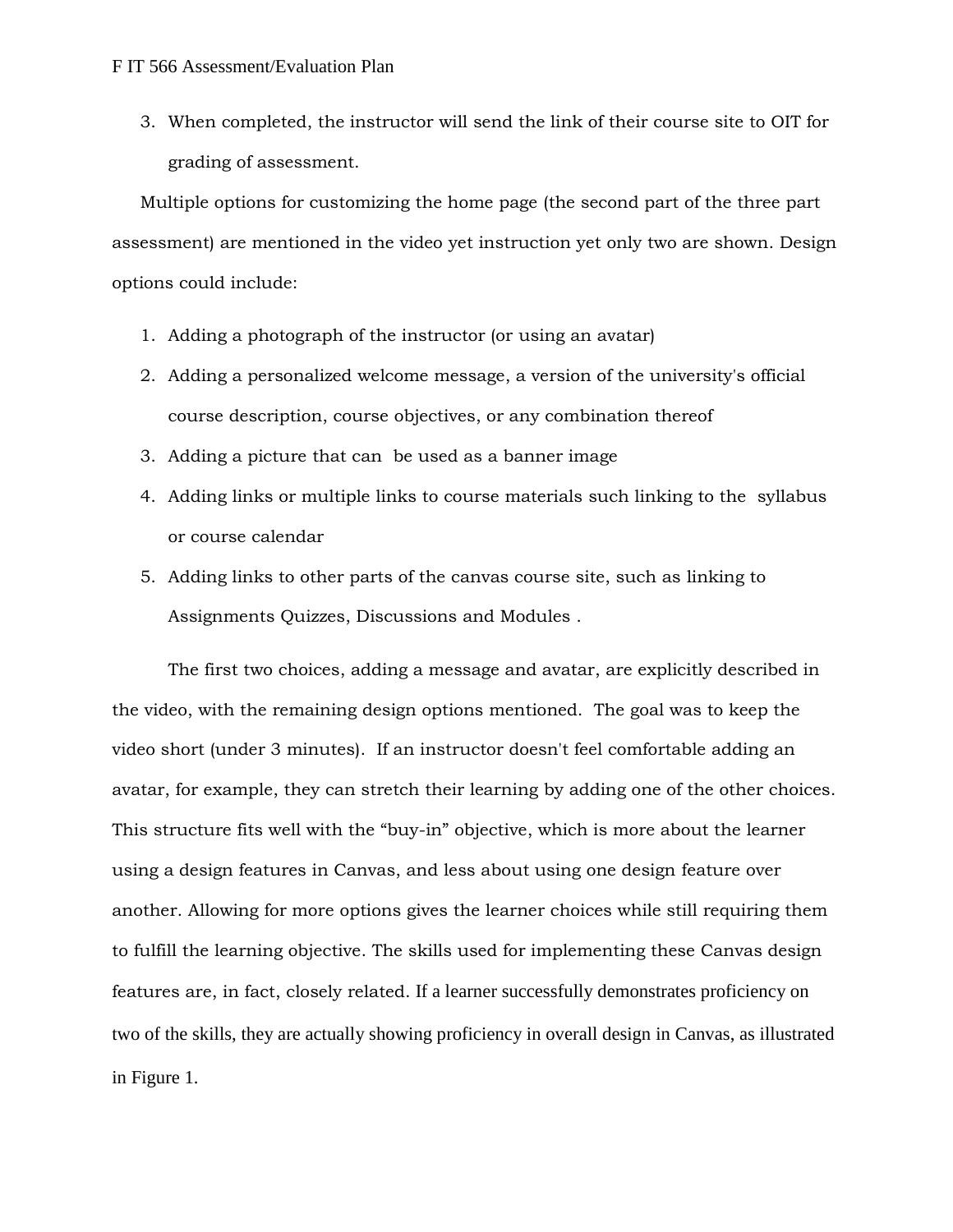

*Figure 1: The various skills that we are asking learners to demonstrate. By picking two, it might seem that they are missing out on major chunks of learning. In actuality, the skills being measured have a large amount of overlap when looked at in terms of design proficiency in Canvas.* 

After the learner has watched the instructional video, and has created and customized their Canvas page, the final assessment is graded by the Office of Information Technology (OIT) at UTK. The learner will be prompted to copy and paste the address of their course site (found in the browser's address bar) into a provided text box and click "Send". The address will then be sent to the Course Delivery group in OIT, where the learner's course site will be assessed for the creation of a new Page, the customization of the Page using two or more of the design features, and the successful designation of that customized Page as the Home Page. Once it has been confirmed by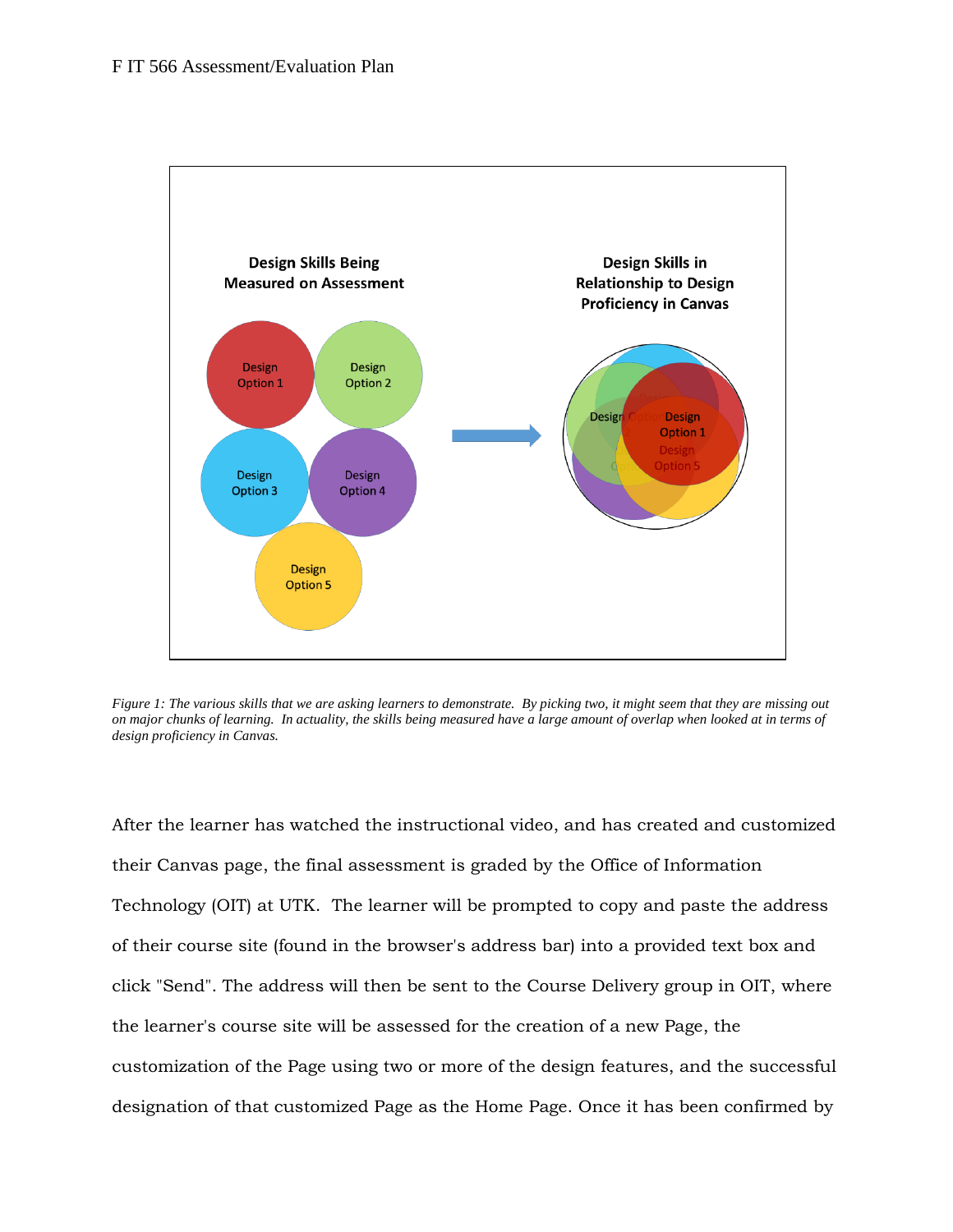OIT that the prerequisites have been met, the learner will receive a certificate showing that the training was completed successfully.

The evaluation portion of the design plan is a short student survey, which is deployed into the course site so that students can rank the site's Home Page. Questions will be limited to a few Likert scale questions so that basic information can be gathered and From the survey's results, the learner and OIT will be able to determine if the customization of the course site's Home Page translates to a better experience for students.

Unfortunately, there are also a few potential drawbacks to this method of assessment and evaluation. The time of year in the semester could delay the review process by OIT and the delivery of the certificate of completion. The busiest times of the year would be the few weeks surrounding the first day of class for the semester, administrative holidays, and the few weeks surrounding the final day of class for the semester. These times when certificates might be delayed are also natural times for learners to complete this training. Another drawback could be the dependence on an evaluative survey. While the survey can be deployed with little or no effort, there is no guarantee that students will complete the survey. A sample set that contains only a few responses could be used for some basic information gathering, yet by no means would be indicative of the class' reaction as a whole.

## **Group Statement: Assessment/Evaluation Choices, Best Practices, Justifications**

In the end, our group felt that the assessment and evaluation choices adequately engage the learner and encourage participation in the process. In particular, because our three-part assessment is an authentic assessment (as it involves making changes to an active course) and according to Palloff and Pratt,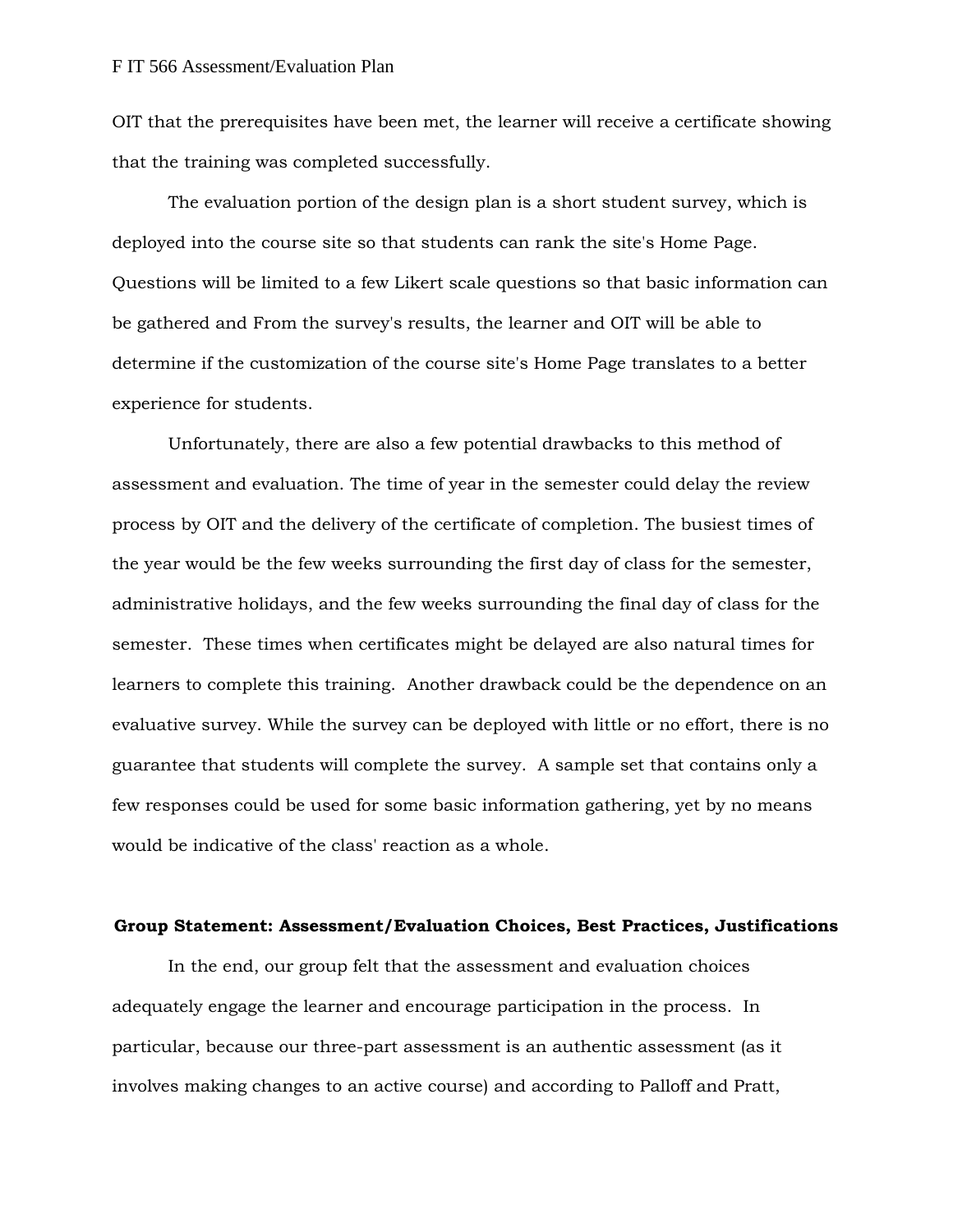"effectively demonstrate not only acquisition of knowledge but ability to apply that knowledge in professional or other settings" (2009, p.76). Our learners, just by completing the assessments, will already find their knowledge applied in their Canvas course site. The instruction and the assessments, in addition to being authentic, are also designed to be a manageable, as instructors do not necessarily feel they have the time for in-depth training. The evaluation portion is similarly small, as students are busy and might not feel they have the time for anything longer than a simple survey. According to Mager, "the end-of-unit and end-of-course evaluations tell us whether or not the instruction works: That is, whether it accomplished what it set out to accomplish" (1997, p.14). If the learners can see that their design efforts are actually improving their students' experience in Canvas, then the learning objectives of the assessment/evaluation plan have been met.